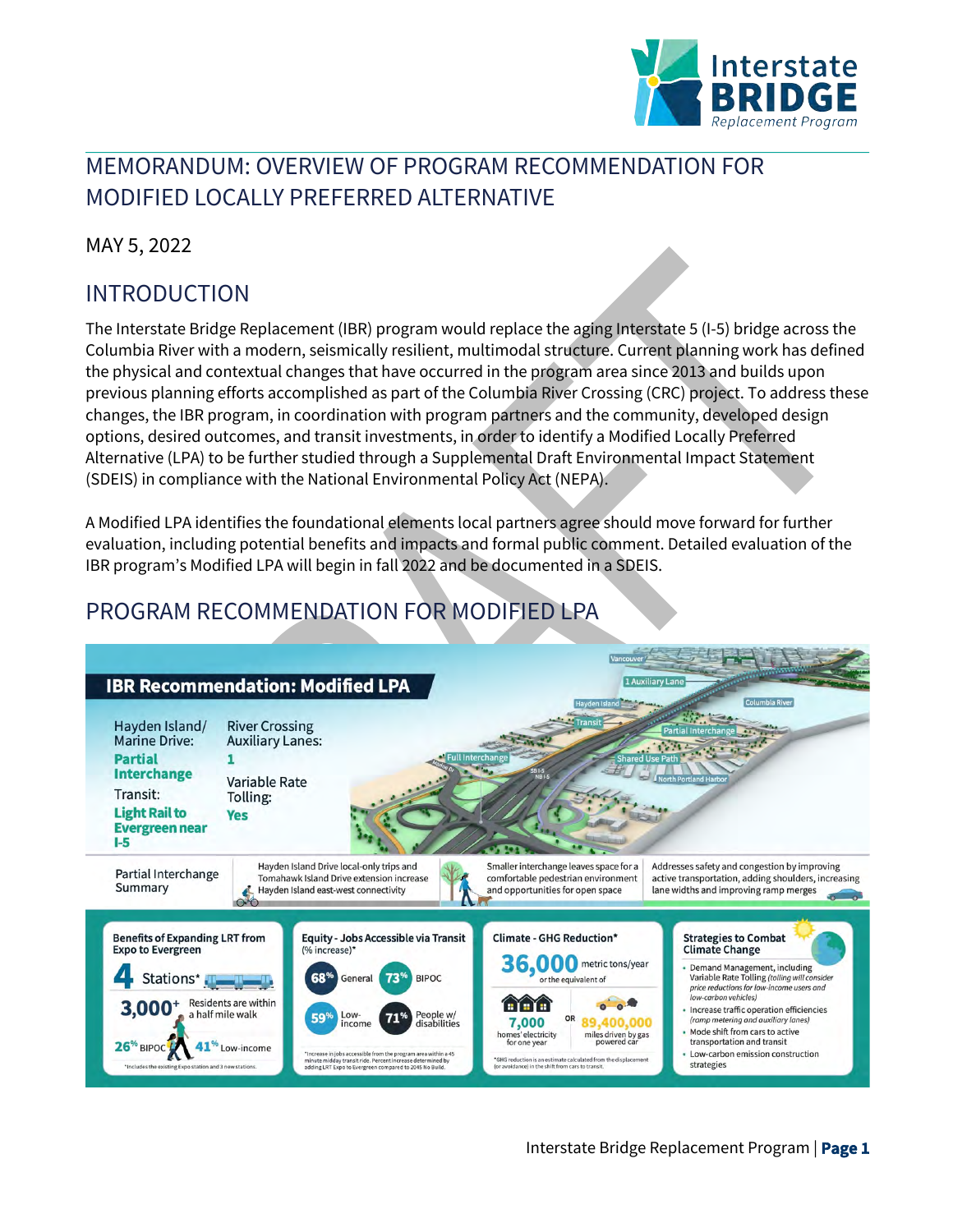

The IBR program recommendation for the Modified LPA includes key components representing foundational transportation improvements: transit investments, interchange configuration for Hayden Island/Marine Drive, and the number of auxiliary lanes across the bridge. Additional considerations are also assumed to be part of the Modified LPA.

#### **TRANSIT RECOMMENDATION:**

▸ **Extend light rail from the Expo Center in Portland, Oregon north to a new station on Hayden Island, continuing across the Columbia River on the new I-5 bridge, following I-5 to multiple stations in the City of Vancouver, including a northern terminus at Evergreen Station in Vancouver, Washington.**

#### SUPPORTING RATIONALE:

The IBR program transit investment preference for light rail was developed in close coordination with our transit partners, C-TRAN and TriMet, and informed by extensive stakeholder and community input, and data. Community engagement shows widespread support for expanding transit and light rail transit, specifically.

A light rail transit extension of the MAX Yellow Line from Expo Center into Vancouver best integrates existing transit investments in the region – including C-TRAN's Vine bus rapid transit network and express bus service. The Evergreen terminus via I-5 offers the best opportunity for merging the two metro area transit systems together. The I-5 alignment provides faster, safer, more reliable service and minimizes disruptions to downtown Vancouver.

#### *TECHNICAL TAKEAWAYS:*

- ▸ An LRT extension of the Max Yellow Line from Expo Center into Vancouver best integrates existing transit investment in the region including C-TRAN's Vine and express bus current and future system.
- ▸ Capacity on LRT options allows the program to maximize trips.
- ▸ LRT provides more competitive travel time compared with trips that require a transfer at Expo.
- $\triangleright$  LRT investments improve access to jobs to a greater degree than BRT alone.
- ▸ LRT is more competitive for FTA discretionary funding.
- ▸ An Evergreen terminus has fewer potential property impacts and connects directly to the downtown library, the Historic Reserve, jobs, services, and amenities.
- An Evergreen terminus maximizes transfer opportunities given direct connections to several local routes as well as planned BRT routes

#### *\*COMMUNITY FEEDBACK:*

- ▸ Desire for greater connectivity from Clark County into Portland and the regional transit system.
- ▸ Support for High Capacity Transit options, with many preferring light rail or a combined light rail/bus rapid transit option.
- ▸ Strong support among residents in the entire region and solid majority support throughout Clark County for the concept of extending the MAX Yellow Line from Expo Station to Vancouver in a dedicated space across the new I-5 bridge.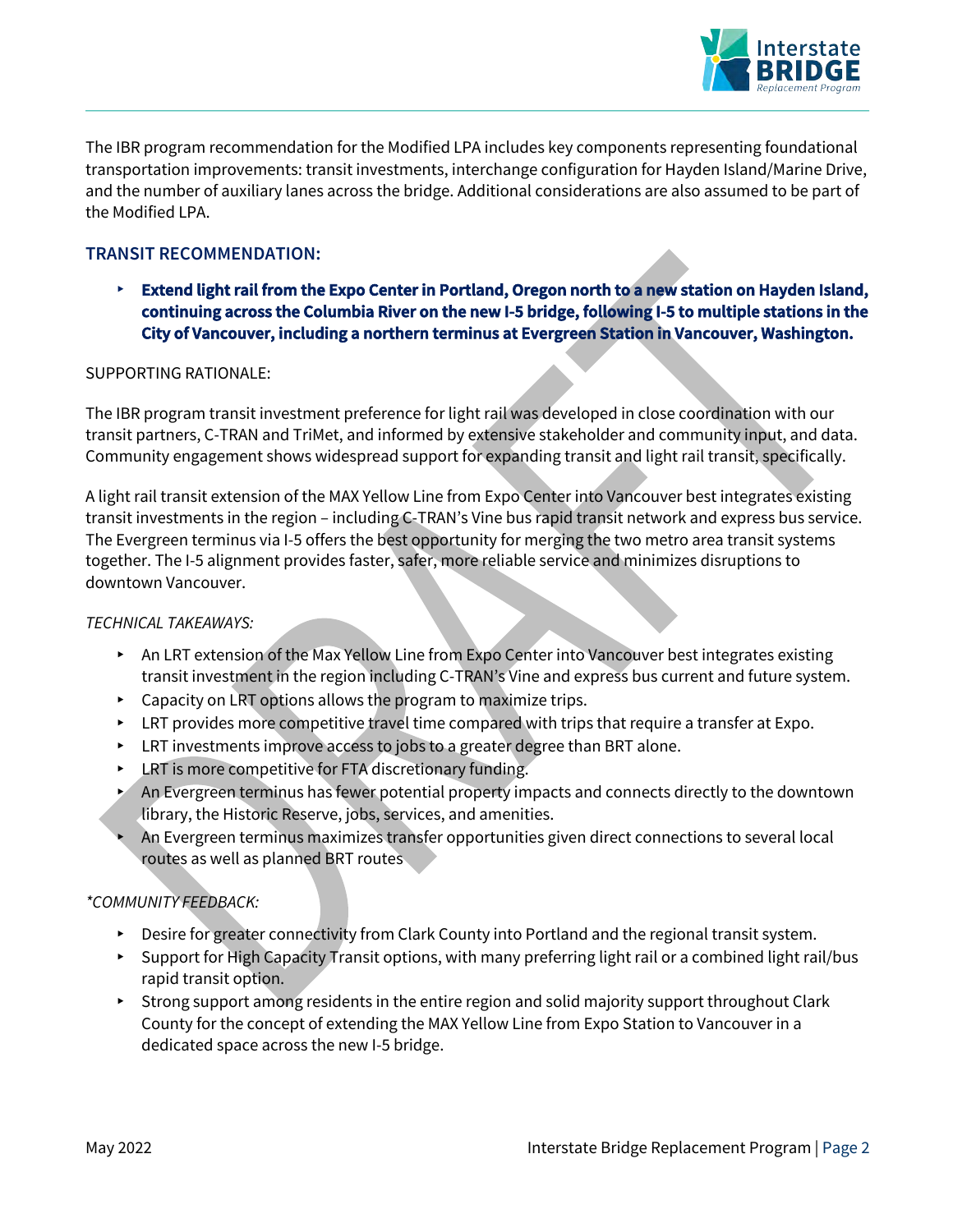

- o 79% of total community opinion survey respondents strongly or somewhat support light rail across the bridge, including 84% of Portland Metro Area respondents and 61% of Clark County respondents.
- ▸ Reliability and travel time of mode expressed as the most important transit priorities.
- ▸ Equity-priority communities expressed high interest in accessible and dependable transit options, including a desire for multiple transportation options that are efficient, reliable, and user-friendly and infrastructure that promotes high capacity transit.
- ▸ Highest preferences for transit stations located at (or near) Expo Center, Hayden Island, Vancouver Waterfront, Vancouver Library (Evergreen) and Clark College.

#### **HAYDEN ISLAND/MARINE DRIVE CONFIGURATION RECOMMENDATION:**

▸ **Construct a partial interchange at Hayden Island, and a full interchange at Marine Drive, designed to minimize impacts while making improvement to freight and workforce traffic and active transportation on Hayden Island and Marine Drive.** 

#### SUPPORTING RATIONALE:

This option would provide an expanded interchange at Marine Drive combined with a partial Hayden Island interchange. Traffic on I-5 coming from the north would be able to access Hayden Island through direct ramps at Jantzen Drive. Traffic on I-5 accessing Hayden Island to/from the south would use an upgraded interchange at Marine Drive and an arterial bridge connection between Marine Drive and Hayden Island. Local streets would also be reconnected under I-5.

The recommendation for a partial interchange on Hayden Island recognizes the desire to balance vehicle and freight access with a preference expressed by the community to minimize the footprint over Hayden Island. It also provides the opportunity for improved active transportation and transit access.

#### *TECHNICAL TAKEAWAYS:*

- ▸ A partial interchange will create a smaller footprint over North Portland Harbor than a full interchange option with fewer floating home impacts.
- ▸ Smaller scale and complexity of I-5 over Hayden Island provides higher quality experience for active transportation and transit access on east-west streets.
- ▸ This option considers Hayden Island vehicle and freight access to/from Portland via local roads and I-5 ramps that cross under Marine Drive.
- ▸ This option considers Hayden Island vehicle and freight access to/from Vancouver via Jantzen Drive I-5 ramps.

#### *\*COMMUNITY FEEDBACK:*

- ▸ Prioritize the option with smallest footprint over Hayden Island.
- ▸ Consider freight needs, as well as active transportation safety and access.
- ▸ Prioritize congestion relief on I-5 near Hayden Island, safe intersections and road improvements, and convenient access to services, shopping, and restaurants.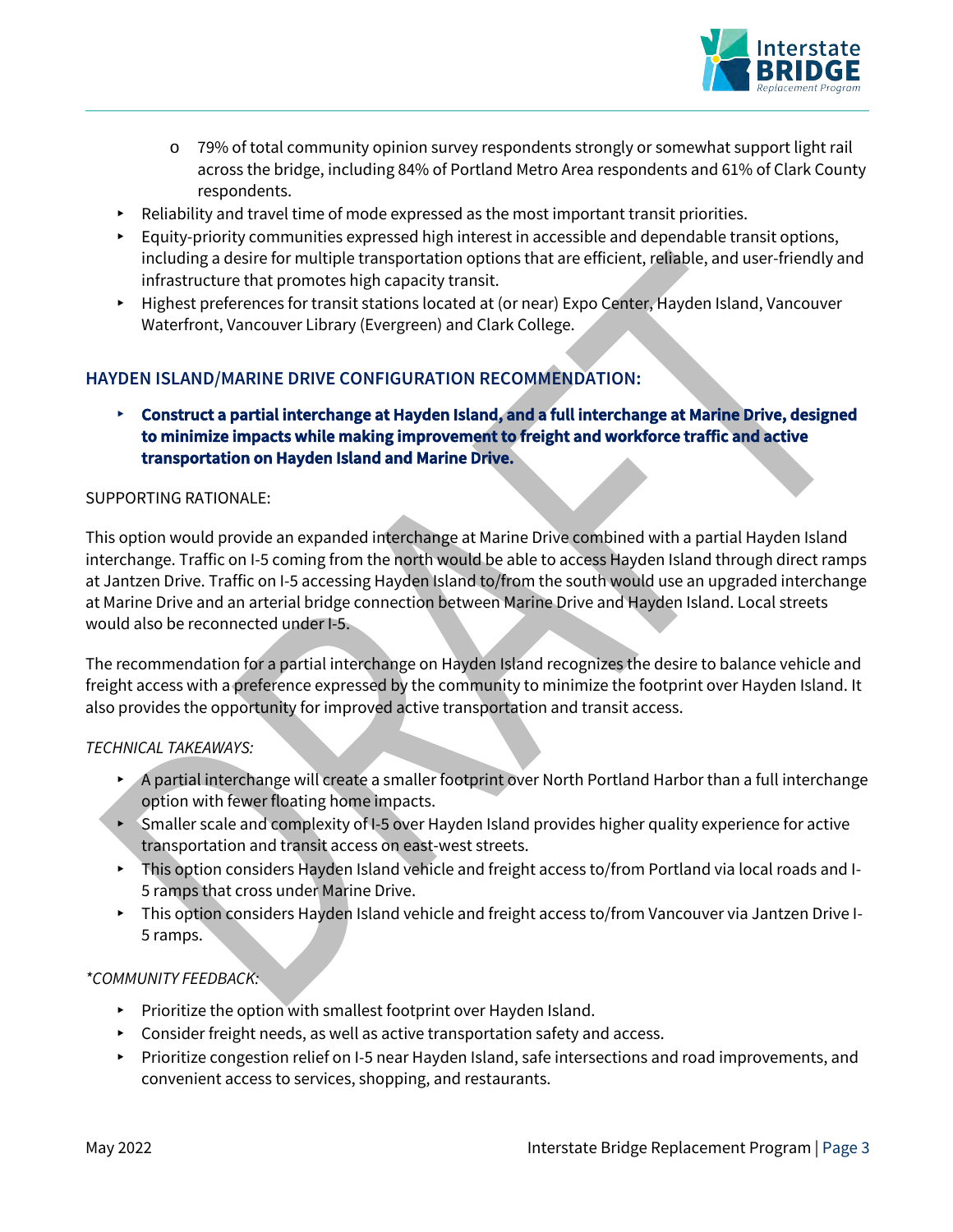

▸ Washington residents preferred direct access to Hayden Island and Oregon residents preferred island access via Marine Drive and local access bridge.

#### **AUXILIARY LANE RECOMMENDATION:**

▸ **Include one auxiliary lane northbound and one auxiliary lane southbound between Marine Drive and Mill Plain Blvd to accommodate the safe movement of vehicles and freight.**

#### SUPPORTING RATIONALE:

The IBR program intends to maintain the three existing through traffic lanes in each direction to remain consistent with the existing system on either side of the bridge. Auxiliary lanes are ramp-to-ramp connections designed to give drivers space to merge safely when entering or exiting the roadway, reducing bottlenecks and optimizing traffic flow. The addition of auxiliary lanes can help optimize the three through lanes and allow for more efficient movement through the corridor – improving safety, helping to relieve congestion with better traffic flow, and reducing emissions from vehicles idling in congestion.

The program is committed to "right-sizing" the bridge replacement investment to best meet the needs of the region. The recommendation to study one auxiliary lane in each direction recognizes the desire to balance all of the regional needs and priorities, including safe, efficient, and reliable travel; as well as equity and climate goals. Additional analysis will be completed as part of the SDEIS process to confirm that one auxiliary lane can adequately address the Purpose and Need for the program and provide safe and effective traffic operations.

#### *TECHNICAL TAKEAWAYS:*

The addition of one auxiliary lane in each direction would provide a number of benefits compared to the 2045 No Build, including:

- ▸ Travel time improvements of 3 minutes (5% faster) SB AM between I-5/I-205 split and I-405, and 11 minutes (30% faster) NB PM between Broadway Ave and SR-500
- Congestion reduction:
	- o reduces overall congestion during off-peak travel
	- o reduces local street diversion
	- o faster congestion recovery from incidents
- ▸ Mode shift: the daily transit share is expected to increase from 7% in the No Build to 11% in the build
- ▸ Fewer lane changes will be required (i.e. lane balance)
- ▸ Climate GHG reduction is expected due to less congestion, as well as a reduction in VMT
- ▸ Safety improvements realized due to fewer sideswipe crashes and improved visibility

#### *\*COMMUNITY FEEDBACK:*

- ▸ Support for the addition of auxiliary lanes consistently expressed
- ▸ Feedback received from advisory groups and surveys was mixed on the preference for the number of auxiliary lanes:
	- o Prioritize the option that maximizes capacity and minimizes congestion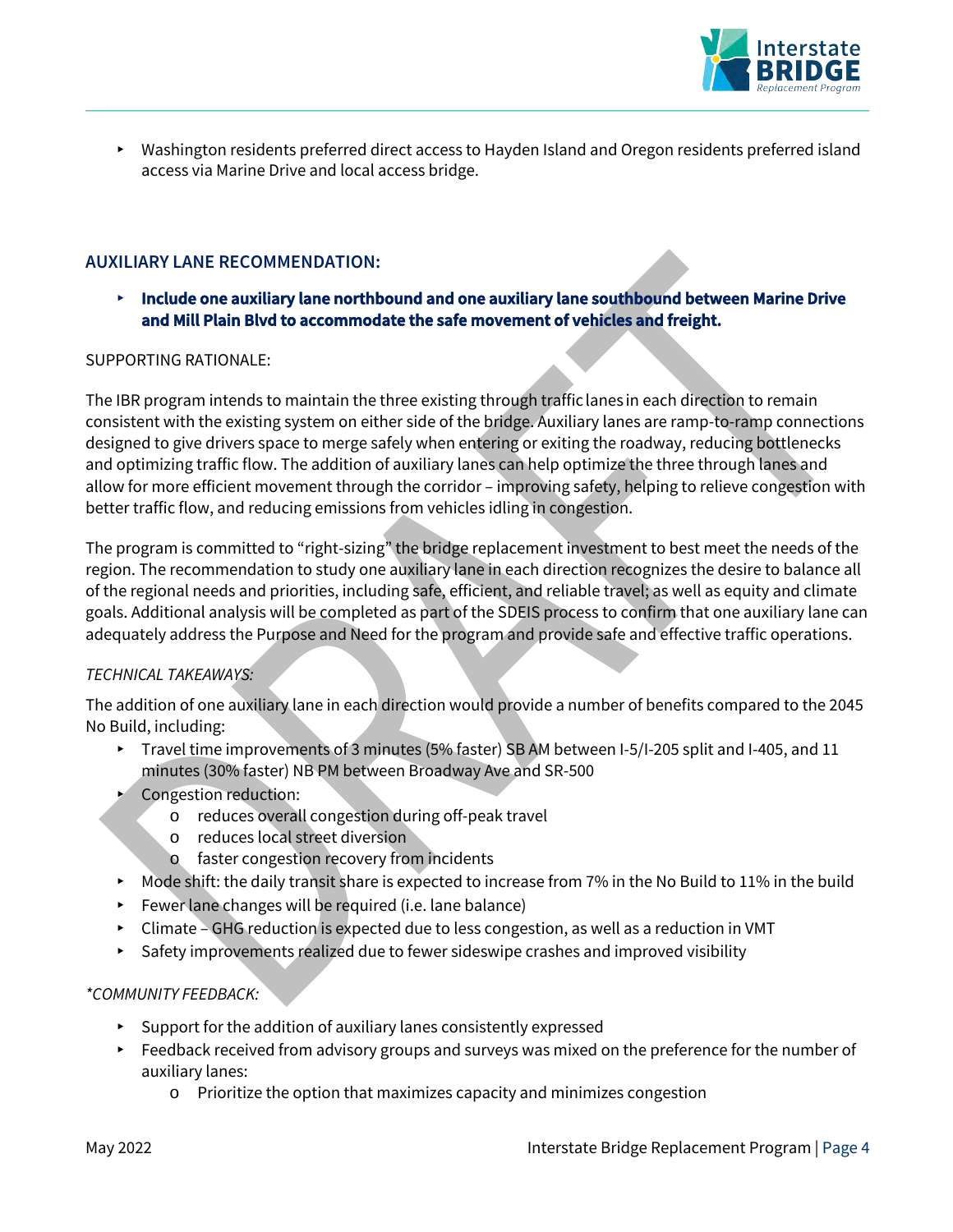

- o Both travel time and environmental impacts are important from an equity standpoint
- o Prioritize the option that is most environmentally friendly, including a reduction in GHG
- o Combined with transit considerations, one auxiliary lane is appropriate
- o Two auxiliary lanes meet community values of congestion and safety issues
- o Clark County residents were more likely to select the two auxiliary lane option
- o Oregon residents were split between one and two auxiliary lane options

#### **ADDITIONAL CONSIDERATIONS**

Assumptions that are expected to be included in the recommendation for the Modified LPA:

- ▸ **Replace the current I-5 bridge** over the Columbia River with a seismically sound bridge.
- ▸ **Replace the North Portland Harbor Bridge** with a seismically sound crossing.
- ▸ The construction of **three through lanes** northbound and southbound throughout the BIA (Bridge Influence Area).
- ▸ Include **active transportation and multi-modal facilities** that adhere to universal design principles and facilitate safety and comfort for all ages and abilities. This includes creating exceptional regional and bi-state multi-use trail facilities and transit connection within the Bridge Influence Area (BIA).
- ▸ Study **improvements of other interchanges** within the BIA.
- ▸ Implement a **variable rate toll** on motorists using the river crossing, with a recommendation to the Oregon and Washington State Transportation Commission to consider a low-income toll program, including exemptions and discounts.
- ▸ Establish a **GHG reduction target** relative to regional transportation and land use impacts, and to develop and evaluate design solutions that contribute to achieving program, regional, and state-wide climate goals.
- ▸ Evaluate program design options according to their impact on equity priority areas including developing a **Community Benefits Agreement**.

Additionally, in response to partner feedback, the IBR program is developing a list of commitments that will accompany the Modified LPA. The commitments are operational details and secondary design elements that support the design concepts outlined in the Modified LPA

*\*Community feedback synthesizes what the program has heard from targeted community engagement efforts to gather feedback around design options. This engagement has included a variety of tools, including an online community survey with over 9,600 responses, over 300 listening session participants across multiple sessions, four Community Working Groups, and over two dozen public meetings of the program's steering and advisory groups between October 2021 and May 2022. A community opinion survey was also conducted in April 2022 to gather additional input.*

### NEXT STEPS

All eight partner agencies and the program's Executive Steering Group will be asked to consider the Modified LPA, with the goal of receiving approval by the end of July 2022. An update on progress, including the detail of the Modified LPA, is due from the Washington members of the bi-state legislative committee to the Washington State Legislature by August 1, 2022.